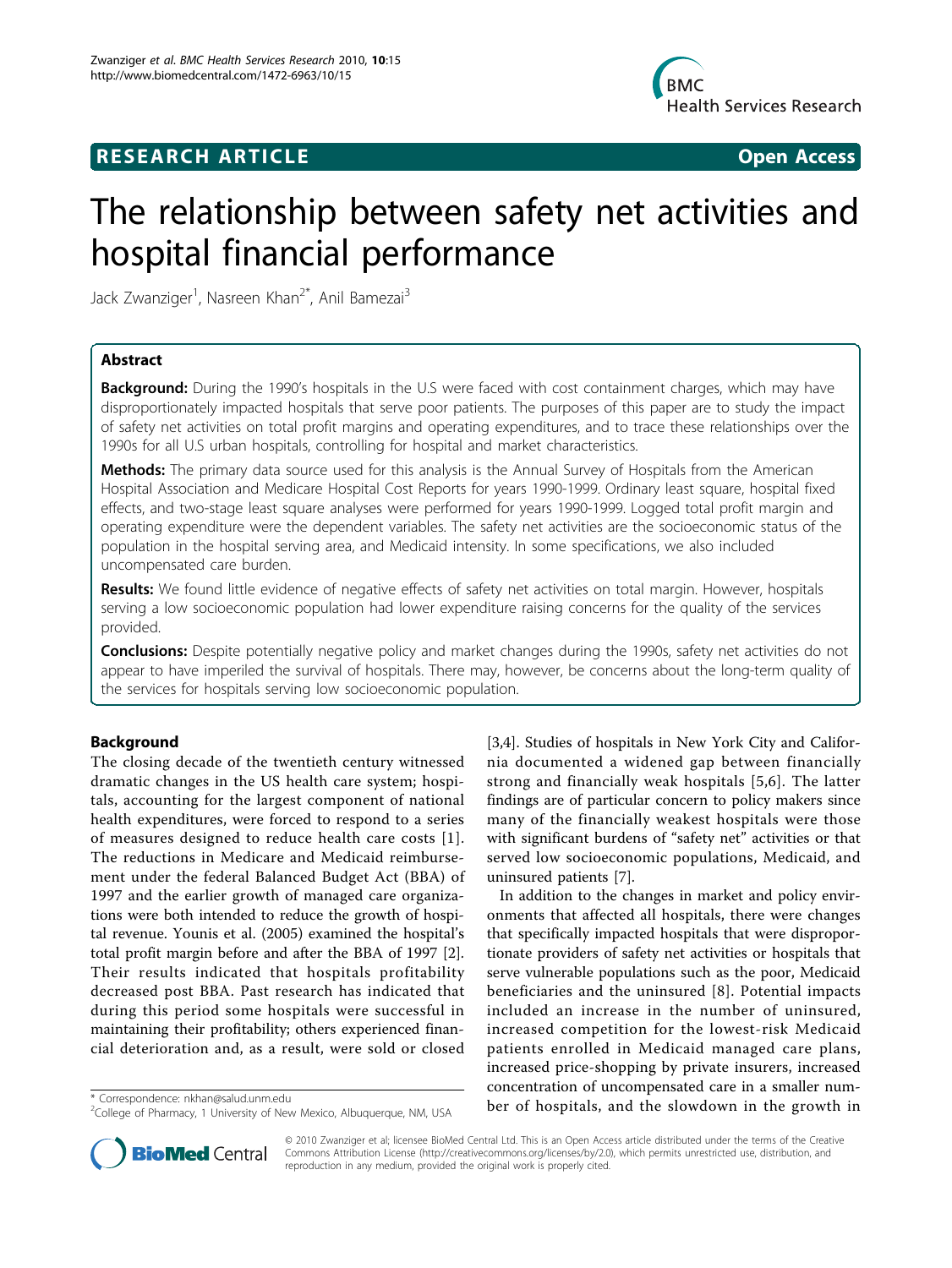Medicaid payment rates [[9-15\]](#page-11-0). For example, Gaskin et al. (2001) found that safety net hospitals were losing low risk Medicaid patients as hospitals market became more competitive over time. Gruber (1994) and Zwanziger et al. (2000) found that price competition from managed care plans reduced hospitals' ability to increase rates for privately insured patients to compensate for their losses from treating uninsured or under-insured patients. Dranove et al. (1998) reported that Medicaid-dependent hospitals were not able to cost shift to other paying populations and, when faced with budgetary constraints, responded by decreasing the number or quality of services provided; such hospitals were also more likely to close. This threatening combination of policy and market changes suggests that hospitals providing disproportionate share of safety net activities faced sharply increased fiscal pressures during the 1990s, though only limited direct evidence exists to support this conclusion.

Empirical studies of hospitals with high safety net activities have produced no clear consensus as to their financial status. Both Zuckerman et al. (2001) and Bazzoli et al.(2005) for example, found that hospitals ranked in the highest 10th percentile in the provision of uncompensated care and/or of hospitals with correspondingly disproportionately high shares of uncompensated care performed more poorly compared to the profitability of other hospitals during 1990-2002 [\[16,17](#page-11-0)]. Other studies found that hospitals that served vulnerable populations were able to survive during 1990s by adopting strategies that decreased costs and maximized revenues in response to market and policy changes [\[7,18](#page-11-0)]. For example, Felland et al. (2003) found that safety net hospitals in 9 of 12 communities studied were not only intact from 1990-2000 but were also able to expand and improve services to the uninsured by streamlining their operations, engaging in integration, and actively pursuing paying patients. Other studies found no, or even positive, relationships between safety net activities (such as providing care to the uninsured and Medicaid beneficiaries) and financial performance [[19-22](#page-11-0)]. However, majority of these studies were focused on specific geographical areas limiting the generalizability of these studies to respond to concerns about the continued financial health of hospitals that provide services to vulnerable populations.

The primary objective of this paper is to use data from the 1990s to trace the relationship between safety net activities and two dimensions of financial performanceprofitability and operating expenditure, among all urban hospitals. We chose those dimensions because they provide complementary perspectives on the financial impacts of safety net activities during this period of market and policy turbulence. Profitability provides an indicator of a hospital's long-term viability since

chronically unprofitable hospitals tend to close [[23\]](#page-11-0). But maintaining profitable margins is not enough from a policy perspective, particularly if hospital accomplishes this at the expense of quality [[10,24\]](#page-11-0). One example of undesirable means of maintaining profitability would be to lower expenditures by reducing the number of services or mix of care provided to low income and/or uninsured population. For instance, Langa and Sussman (1993) found that hospitals reduced the intensity of services provided to Medicaid patients in response to financial cuts [\[25](#page-11-0)].

We assess the relationship between two safety net activities, the provision of care to Medicaid beneficiaries and to low socioeconomic populations, and their effect on total profit margin and operating expenditure. In addition, we take advantage of the availability of uncompensated care data from 2002 and test the effect of adding this safety net activity to our analysis. We use multivariate regression models with controls for many time-varying measures and hospital fixed effect estimation approach, which controls for hospital specific timeinvariant measures. By using large, nationally representative, longitudinal data, and a robust research design we have improved on earlier studies and provide credible estimates of the relationship between safety net activities and hospitals financial performance.

## Methods

## Data

We focused our analysis on urban hospitals, defined as those located in any metropolitan statistical area (MSA). The sample was further limited to nonfederal, shortterm, general acute care hospitals-hospitals most accessed by patients from vulnerable populations. The period studied was 1990-1999-a time when the hospitals faced major policy and market pressures. Our national, hospital-level database combined information from several sources. Data on hospital annual operating revenues, expenditures, discharges, teaching intensity, and payer mix were obtained from the annual Medicare Hospital Cost Reports spanning the entire decade. Reporting cycles varied between hospitals, so data from successive cost reports were linked and then annualized. These data were supplemented by additional hospital characteristics such as total outpatient visits and hospital ownership from the American Hospital Association Annual Hospital Survey (1990-1999). The Medicare Hospital Market Service Area Files (HMAF) for 1989, 1995, and 2001 were used to define hospitals service areas. The socioeconomic characteristics for each service area were calculated using 1990 and 2000 US Census of Population and Housing data and were estimated for 1995. Finally, we used uncompensated care charges available in the 2002-2003 CMS-2552-96 Hospital Cost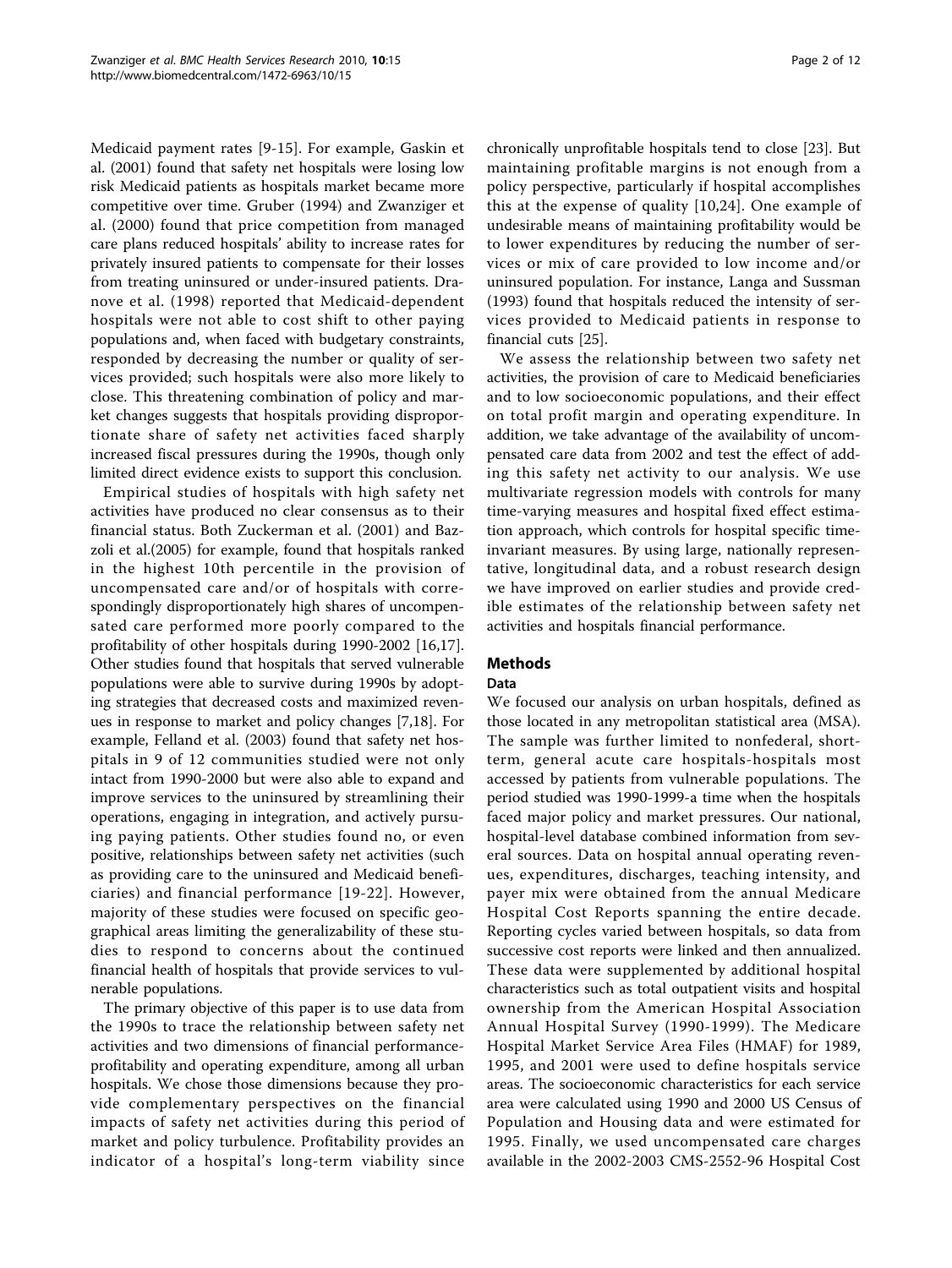Report files to calculate each hospital's uncompensated care burden.

The level of competition was measured through Hirschman-Herfindal indices (HHI) (defined below) for years 1990, 1995, and 2000 and imputed for intermediate years. The hospital HHI used the Medicare HMAF data and data on system membership from the Williamson Institute multi-hospital system for years 1989, 1995 and 2001. The mean health maintenance organization (HMO) penetration by provider was generated using the InterStudy Regional Market Analysis database for 1994- 1999. HMO penetration was defined as the proportion of patients in a geographic region enrolled in any HMO in the hospital market.

There were 24170 hospital\*year observations in the AHA data. Of these, 7490 observations were deleted due to missing financial data. The mean differences on hospital characteristics between omitted and included observations, although statistically significant, were small. The hospitals that were omitted were slightly smaller and for-profit. The final sample size was 16,680 hospital\*year observations.

## Construction of dependent variables and covariates Dependent variables

We used the ratio of total hospital revenue to total expenses-rather than the corresponding operating measures [[22](#page-11-0)] - to measure profitability since we want to assess the impact of safety net activities on financial viability where the effect of non-operating revenue, e.g., public subsidies, are critical. As hospitals might maintain profit margins by decreasing expenses (and thereby quality), our other dependent variable was operating expenditures. We used logged forms to account for skewness associated with such measures.

## Safety net activities

We focused on two measures of safety net activity: serving a low socioeconomic population and Medicaid intensity. These measures were selected based on IOM definition which defines "core safety net hospitals" as those serving uninsured, Medicaid and other vulnerable population For a more detailed description of the construction of the safety net activities readers are referred to [\[8](#page-11-0)].

The safety net variables were constructed as follows: a) Serving a low SES population The socioeconomic status (SES) of the patients residing in a hospital service area was calculated based on the hospital's discharges. We first identified a hospital's service area based on the zip codes that cumulatively accounted for 75% of its discharges, using the Medicare HMAF files. We then used the census data to estimate four SES measures for these zip codes-weighting by the size of the relevant population in the zip code area: a) the percentage of the

population 25 years of age and older that did not have high school diplomas, b) the percentage of minority residents (African-American, Native American, and nonblack Hispanic), c) median household income, and d) percentage of the residents with incomes below the poverty line. As the SES measures were highly correlated, we extracted a common measure using principal component analysis for each study year. This common mea-

sure was defined as the "SES index." The index was normalized annually to have a mean of zero and a variance of one. Higher values of the index indicate lower socioeconomic status.

b) Medicaid intensity Medicaid intensity was the proportion of a hospital's admissions that were insured by Medicaid, adjusted for overall average proportion of Medicaid admissions in the MSA as we wanted to focus on hospital relative participation in safety net activities within MSAs.

In some specifications, we added uncompensated care burden. The uncompensated care burden was calculated from the uncompensated care charges divided by total charges extracted from the Medicare Cost Report data set.

## Market competition

We used the Medicare HMAF data to calculate the competitiveness of each hospital's market. The Medicare HMAF data sets provided the number of Medicare patients discharged from a hospital that reside in a given zip code area (ZCA) in a given year. The measure of competition we used is HHI, a measure of competition developed by economists to incorporate both the number of competitors and their relative market share in a single measure[\[26,27\]](#page-11-0) is defined as follows:

$$
HHI = \sum_{i} (Market\,Share_i)^2
$$

where the sum is over all the competitors in the market.

We found the market shares of the competing hospitals in each ZCA and then summed the squares of these market shares to calculate the ZCA's HHI. We then calculated the relative proportion of each hospital's discharges contributed by each ZCA. These proportions were used to calculate a weighted average HHI as the measure of the competitiveness of the hospital's market. The following formula summarizes the calculation:

$$
HHI_i = \sum\nolimits_{j} w_{ij}HHI_j
$$

where

HHI<sub>i</sub>-is the HHI for the i<sup>th</sup> hospital; w<sub>ij</sub>-is the proportion of discharges from hospital i that reside in ZCA j; HHI<sub>j</sub>-is the HHI for the j<sup>th</sup> ZCA.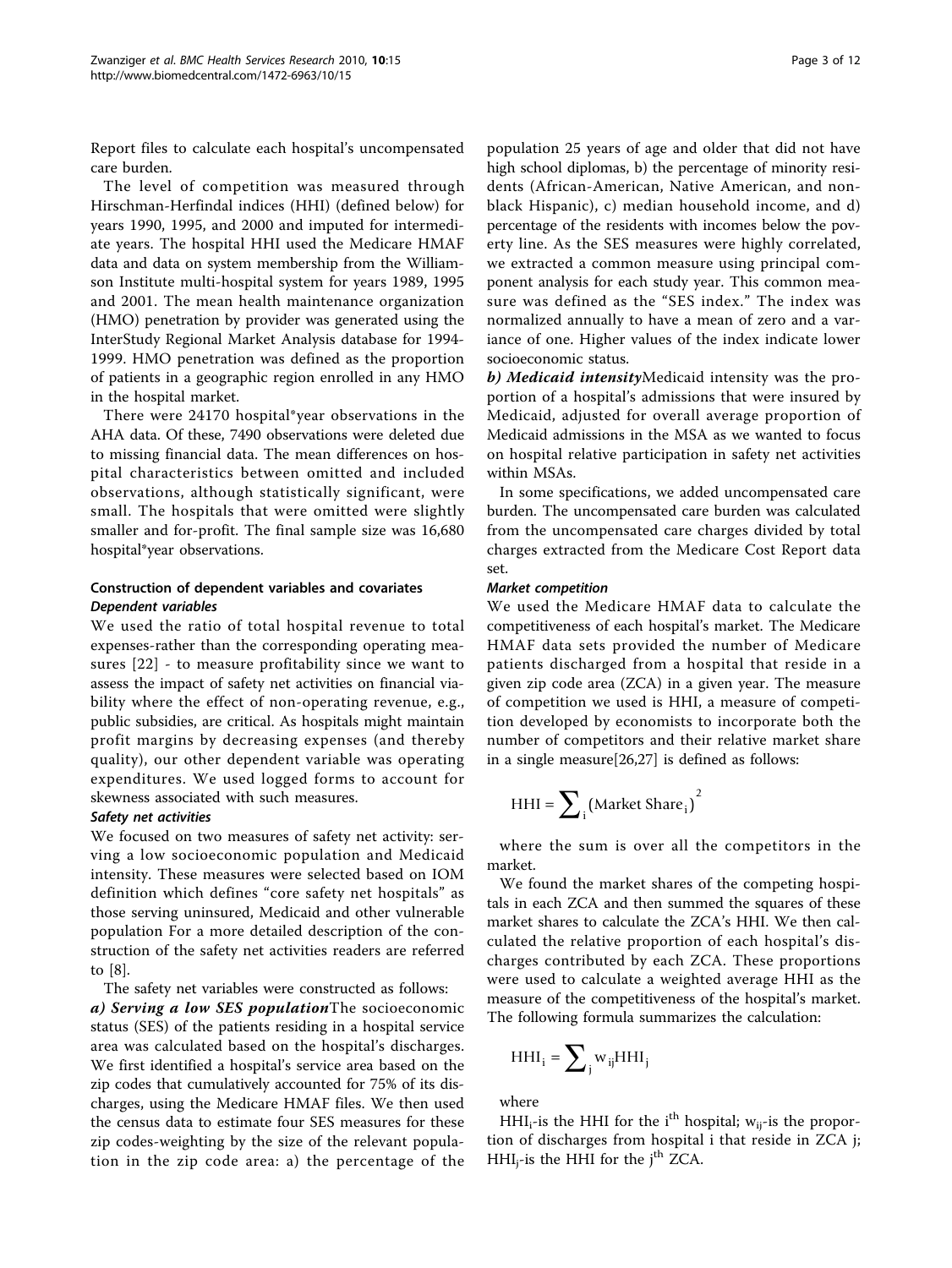The specific algorithms used are described elsewhere [[28,29](#page-11-0)]. The HHI calculated in this manner assume that the hospitals are all independent. We then incorporated membership in local hospital systems by changing the calculation of the ZCA HHI. The specific algorithms are described elsewhere [[30](#page-11-0)]. Membership information was obtained from the Williamson Institute of the Medical College of Virginia provided the lists of member hospitals and systems for 1989, 1995, and 2001 using a variety of sources including the American Hospital Association's Annual Survey of Hospitals, the Institute's own surveys, and direct contacts. Systems were only based on common ownership within the same MSA and did not include looser, contractual affiliations.

## Other covariates

We used the Medicare wage index from the Centers for Medicare and Medicaid Services (CMS) to control for differential geographic labor input prices. The models also include the hospital case mix index from the CMS to account for severity of the discharges across the hospitals. We also included input price measures such as discharges, visits, and Medicare patient mix. Further, all model specifications control for year fixed effects.

#### Instruments for Medicaid

We used an instrumental variable approach to account for potential endogeneity of the Medicaid intensity. We identified determinants of Medicaid intensity from the literature that were plausibly uncorrelated with dependent variable conditional on covariates. We experimented with the following instruments: MSA-level employer characteristics from Statistics of US business; number of public hospitals in the county and presence of a trauma center from AHA; MSA population size and proportion of Hispanics and African-Americans from Area Resource File; unemployment rate from Bureau of Labor Statistics; and Medicaid eligibility thresholds for pregnant women, children, and elderly collected from published resources [\[31](#page-11-0)-[34](#page-11-0)]. Based on the results from the first stage and the over-identification test, the best set of instruments were state-level Medicaid eligibility thresholds for elderly, medically needy thresholds for elderly and county-level unemployment rate.

## Model specification

Hospital profitability is broadly determined by the relationship of the demand for a hospital's services to the costs of the inputs used to produce them. The demand for a hospital's services will depend on its characteristics (ownership, size and teaching status), the population it serves (demographics including their socioeconomic characteristics and health status), and its market environment (particularly managed care penetration and the competitiveness of the hospital's market). Hospital cost structures largely depend on: input costs, particularly wage rates; outputs (reflecting the economies or diseconomies of scale and scope); and market and payer environments [[28](#page-11-0),[35](#page-11-0)]. We test whether hospitals' safety net activities influence hospitals profitability and/or hospital expenses. Such relationships are plausible since safety net activities could both increase cost (e.g., due to a more acute case mix, increased wage rates due to higher demand for services). The situation may have been exacerbated during 1990s when hospitals were faced with potentially disadvantageous policy and market changes.

In developing the models, we follow the methodology specified in Zwanziger et al. (2000) [\[14\]](#page-11-0). We used the logarithm of the output and input price levels and hospital-specific fixed effects estimator in a multivariable regression model. The hospital-specific fixed effects specification reduces the impact of potential omitted variables that are relatively stable over time and hospitalspecific. By focusing on the relationship between changes in each independent variable and profitability over time, the fixed effects specification provides a more robust indicator of relationships between dependent and independent variables than does Ordinary Least Squares (OLS). We tested whether the fixed effects were significant and if random effects would be more appropriate. The fixed effects specification was significant at  $p =$ 0.01. Further, the Hausman specification test found systematic differences between fixed and random effects coefficients indicating that fixed effects would be an appropriate choice. Finally, in view of the potential endogeneity of Medicaid intensity, we used instrumental variable estimation approach. Medicaid intensity can be endogenous because higher Medicaid admission can possibly tend to lower profitability (due to lower reimbursement rates) but, simultaneously, lower profitability may possibly lead to higher proportion of Medicaid patients (e.g., due to a fewer amenities). We tested for the validity of the instruments using first-stage, overidentification, and endogeneity tests [[36,37](#page-11-0)].

For all of these specifications, we used two versions of the safety net activities: a continuous version that tested for an overall relationship between the intensity of the activity and the dependent variable of interest and an indicator variable for the highest 5th percentile for each measure to test for possible threshold effects. We used the top 5th percentile cutoff because hospitals in the top 5th percentile were most likely to be stable on safety net activities over time (results not shown).

The models estimated had the following variables:

where

Yit = f(OUTPit, TEACHit, MANi, COMPit, MEDit, SNit, CMit, MWit, YEARt, INTERit) +  $fi + ei$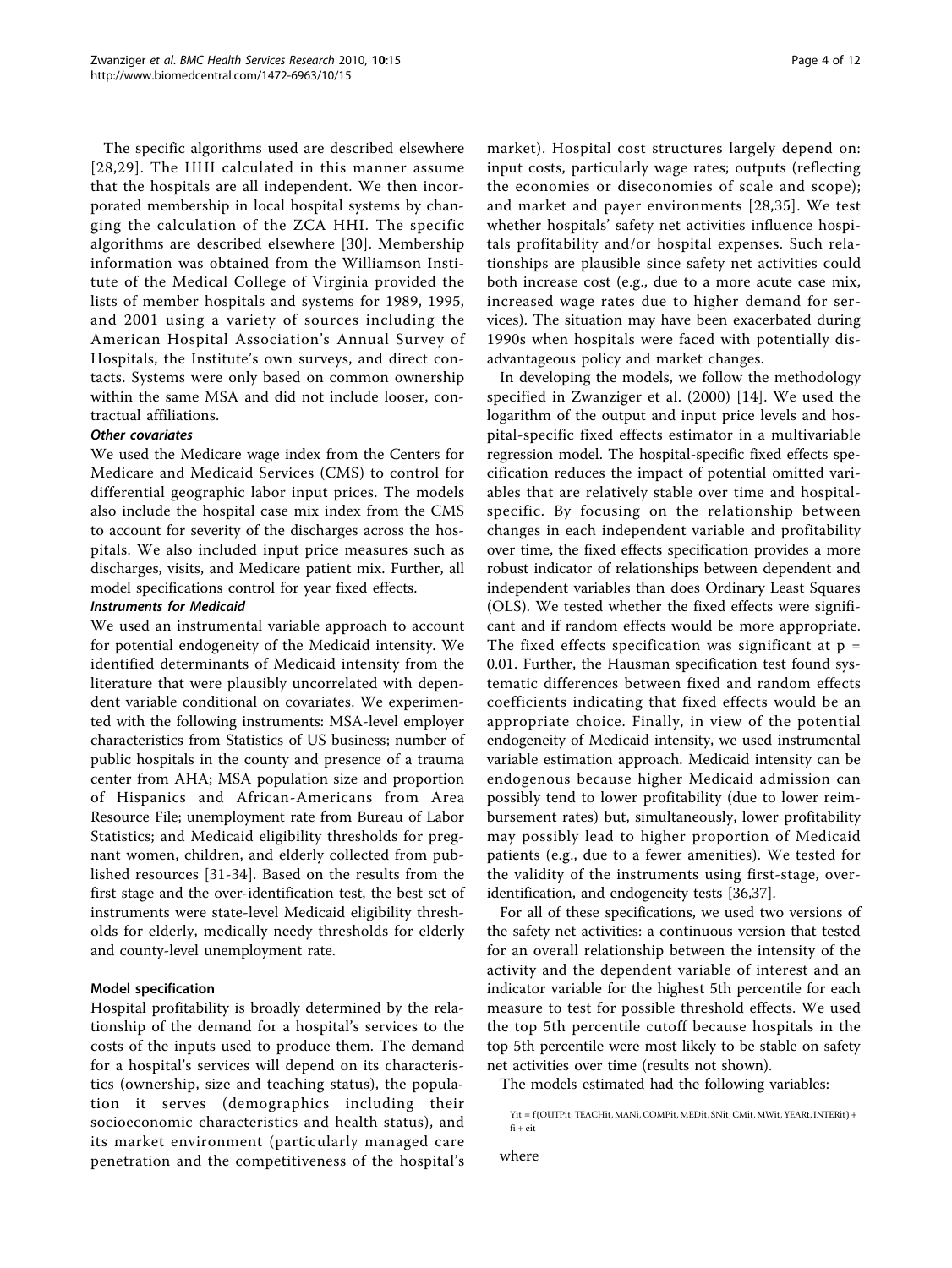Yit is the log total margin (or operating expenditure) of hospital i in year t,

• OUTPit are outputs (discharges, outpatient visits, and second order interactions) of hospital i in year t, • TEACHit is a measure of teaching activities

(intern/bed ratio) of hospital i in year t,

• MANi is the mean HMO penetration in hospital i's market,

• COMPit is the concentration (HHI adjusted for membership in local hospital systems) for hospital i in year t. For this variable t takes on the values, 1990, 1995, and 1999,

• MEDit is the proportion of Medicare discharges for hospital i in year t,

• SNit are the safety net activities (SES index, Medicaid intensity, uncompensated care burden) for hospital i in year t,

• CMit is the case mix index of hospital i in year t,

• MWit is the Medicare wage index of hospital i in year t,

• YEAR t is the year indicator variable for year t, and • INTER it are the interactions of market and safety net activities with year dummies for hospital i in year t

• fi is the hospital fixed effect, and

• eit is the error that is i.i.d.

Safety net activities, payer mix, HHI and managed care penetration are interacted with time to allow for differential time effects.

## Results

Table [1](#page-6-0) present the means and standard deviations of the variables in the multivariate models. The average total margin for the hospitals studied during the period was 5%. The average Medicaid intensity was 14%.

Figure [1](#page-5-0) provides comparisons of total profit margins, and operating expenditures during the 1990s by the intensity of their safety net activities. Figure [1](#page-5-0) does not adjust for any covariates. In general, the profit margin increased in the early 1990s reaching their peak in 1996 and dropping thereafter. This drop is consistent with the drop in hospitals profit during 1997 following the introduction of the BBA of 1997. For hospitals in the highest  $5<sup>th</sup>$  percentile of safety net activity, peak profitability was in 1994. Operating expenditures continued to increase in the 1990s, dropping in 1997 for hospitals with the highest  $5<sup>th</sup>$  percentile safety net activities and increased thereafter. In general, all the graphs display a consistent inverse relationship between profitability and safety net activities providing preliminary support for the view that hospitals with disproportionately higher safety net activities

tended to be under greater financial stress than hospitals with lower safety net activities. However, it is not clear whether safety net hospitals were particularly disadvantaged during the study period.

Table [2](#page-7-0) displays the estimated coefficients of the effect of safety net activity on profitability using OLS and hospital fixed effects specifications for continuous safety net activities and fixed effects specification for binary forms. The coefficients of Medicaid intensity were not statistically significant in either OLS or fixed effects specification except for 1997. In 1997, this coefficient was positive and marginally significant in the fixed effects model indicating that Medicaid intensity was more profitable for that year. The coefficients of the SES index from the OLS model were significantly negative until 1991, rose in the mid-1990s, and were significantly negative in the later years. The fixed effects model, however, indicated that the SES index was not significantly different from zero and the coefficients were small.

Table [2](#page-7-0) also presents fixed effect specification for binary safety net variables. The models trace time interaction for safety net activities with 1990 as the reference year. The coefficient on Medicaid intensity is positive and significant beginning in 1994, indicating that hospitals with high Medicaid intensity were more likely to be profitable in later years relative to 1990. For the SES index the time interactions were positive and significant for 1992 and 1993, indicating that hospitals with low SES population had higher profits for those years relative to 1990.

We also estimated the models using 2SLS to account for potential endogeneity of Medicaid intensity. The partial F test for our excluded instruments from the first stage (for Medicaid intensity) was  $F(2, 1725) = 82.45$ . The Hansen J statistics for the over-identification test for the instrument had p value of 0.1536, suggesting that our instruments were not correlated with profit margin. Hence, the two tests indicate that our instruments predicted Medicaid intensity and are valid. In addition, we tested for the endogeneity of our Medicaid intensity using a Hausman-Specification test. The P value for this test was 0.9269; thus, we cannot reject the null hypothesis of exogeneity of Medicaid intensity. This was also evident when we compared the estimates of Medicaid intensity between OLS and fixed effects. The estimates are identical across the two specifications, bolstering the possibility that Medicaid intensity in our sample is exogenous.

Results from models that included uncompensated care burden were similar to the models without uncompensated care (data not shown). Inclusion of uncompensated care did not influence the coefficient of other safety net activities. In general, we did not find any statistically significant impact of uncompensated care burden on profitability and its time interactions do not reveal any statistically significant time trend.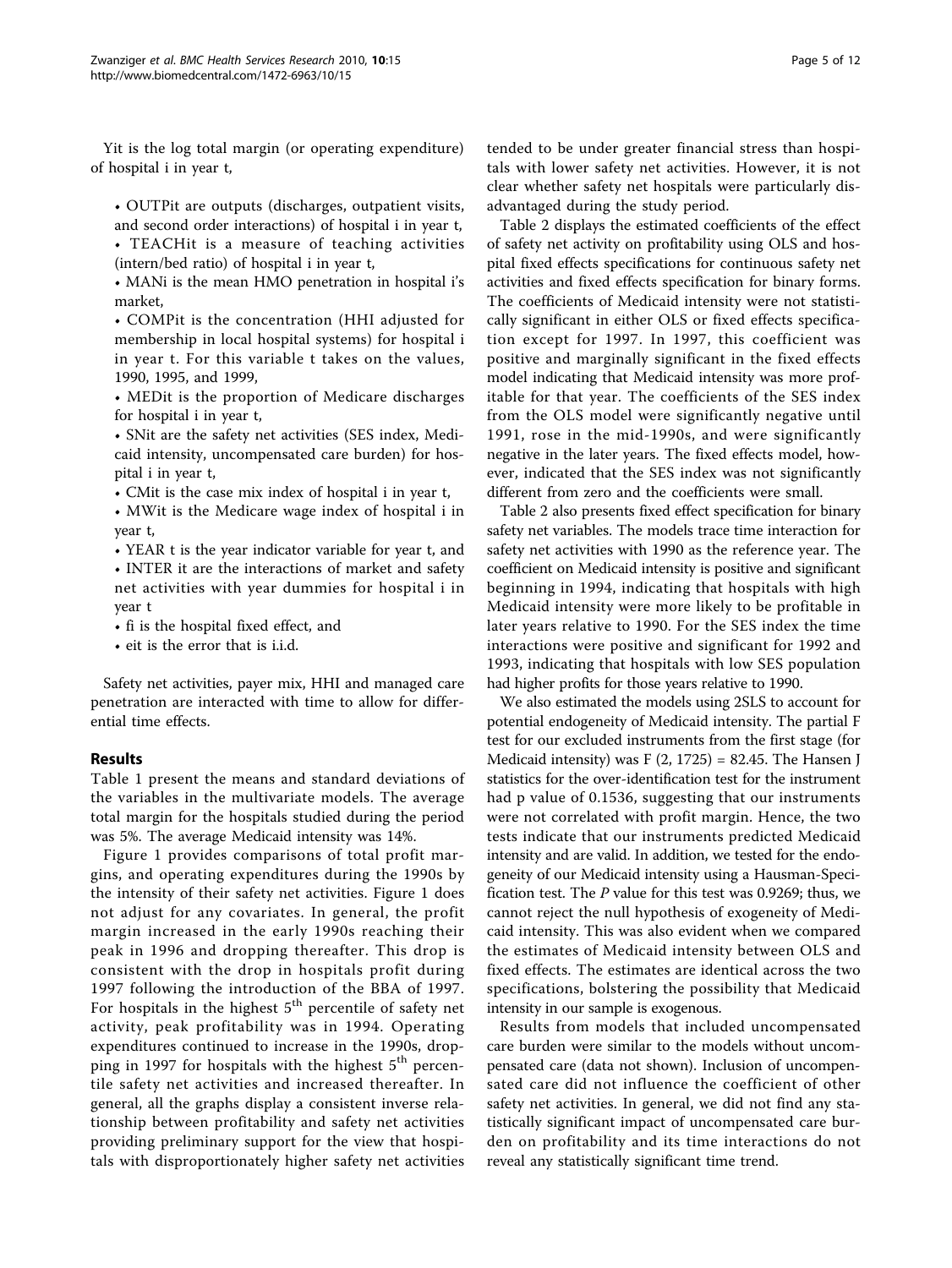<span id="page-5-0"></span>

Table [3](#page-9-0) presents the result of the effect of safety net activities on hospital operating expenditure. In both the OLS and fixed effects specifications A higher SES index was associated with lower hospital expenditure and this effect was significant. For Medicaid intensity, the OLS model found that Medicaid intensity was associated with decreased operating expenditure. However, in the fixed effects specification, Medicaid intensity did not significantly impact operating expenditure indicating that the OLS results were due to time invariant hospital characteristics. Here also, we experimented with 2SLS. Results from Hausman specification test indicated that Medicaid admission was endogenous in the expenditure models. However, the second stage estimates were too imprecise to be informative, our standard errors for second stage increased from 0.02 to 0.25. The models that included uncompensated care burden did not affect the safety net and Medicaid intensity coefficients. In addition, there was no evidence of significant effect of uncompensated care burden on operating expenditure and its time interactions did not reveal any statistically significant time trend.

## **Discussion**

Our study found that after controlling for the major hospital, market, and policy variables, safety net activities had relatively small, and in general statistically insignificant, effects on hospital profit margins throughout the 1990s. Medicaid intensity, in both OLS and fixed effects specifications had little effect on profit margin. From the regression models, hospitals with high Medicaid intensities (highest  $5<sup>th</sup>$  percentile) had somewhat higher profit margins, significantly so after 1994. In the OLS specifications, low-SES population was associated with reduced profit margin and the magnitude of this effect increased over time but was still relatively small. This relationship, however, disappeared in both the fixed effects specification and for hospitals serving the lowest SES (highest SES index) populations. In summary, during the period studied, safety net activity had only a small effect on hospital profitability.

Our second objective was to assess the effect of safety net activities on operating expenditure. Had hospitals responded by maintaining profitability at the cost of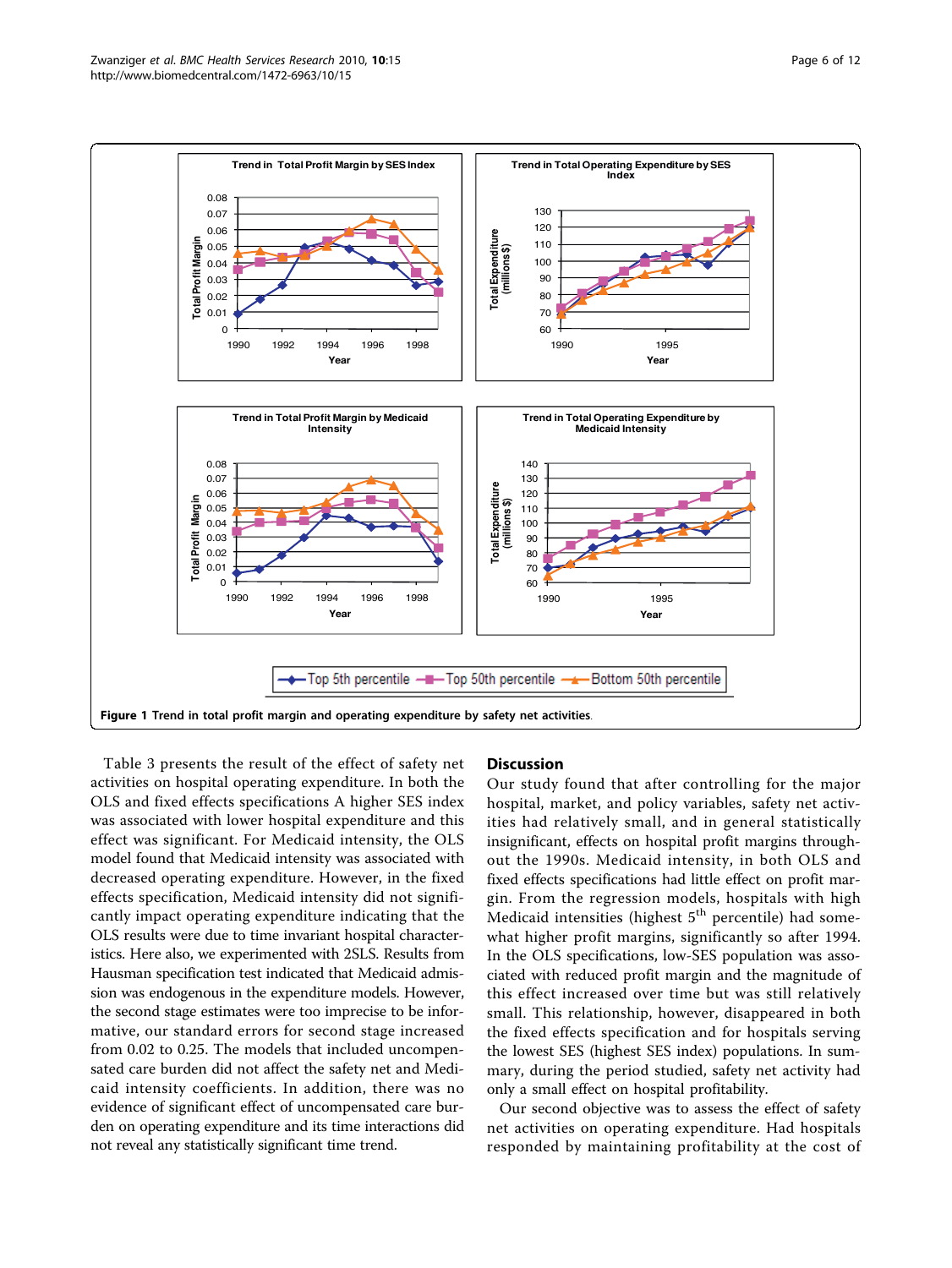<span id="page-6-0"></span>Table 1 Means and standard deviations of variables in the regression model

| Variable                        | Mean      | Std. Dev. |
|---------------------------------|-----------|-----------|
| Total operating margin          | 0.0003    | 0.0817    |
| Total profit margin             | 0.0480    | 0.0690    |
| Total expenditure (millions \$) | 96.900    | 92.000    |
| SFS index <sup>a</sup>          | $-0.0993$ | 0.9252    |
| Medicaid intensity              | 0.1375    | 0.1218    |
| Uncompensated care burden       | 3.7013    | 5.3715    |
| Discharges                      | 10938     | 7887.0    |
| Outpatient visits               | 122389    | 116644    |
| Intern-to-bed ratio             | 0.0549    | 0.1267    |
| Not-for-profit                  | 0.7363    | 0.4407    |
| For-profit                      | 0.1436    | 0.3507    |
| System HHI                      | 0.3642    | 0.1175    |
| Mean HMO penetration            | 0.2565    | 0.1374    |
| % Medicare admission            | 0.4801    | 0.1379    |
| N                               | 16680     |           |

Notes:

Source: AHA Annual Hospital Survey and Medicare Hospital Cost Reports (1990-1999)

<sup>a</sup>A high score on SES index indicates low socioeconomic status

decreasing their quality of care? The hospitals can reduce the quality of the care by either altering the mix of services or number of services provided to the uninsured. Our expenditure model indicated that during our study period there was a negative relationship between the SES index and hospital expenditures. We did not find evidence of a similar relationship with Medicaid intensity. Hospitals serving lower SES (higher SES index) populations had significantly lower expenditures compared to hospitals with high SES populations. In models with continuous SES index this effect remained consistently negative for the entire study period. Interestingly, in the models with "binary" variables, there was no significant difference in expenditures. Medicaid intensity was negatively related to expenditures from 1990 to 1995 but only reached statistical significance in 1991. After 1995 the relationship was positive but not significant. There was no statistically significant effect of Medicaid intensity in these models. Although the uncompensated care data were only available for 1 year, there was no evidence of negative effect of uncompensated care burden on profit margin and operating expenditure. Further, the addition of this variable to the models did not significantly affect the coefficients of Medicaid intensity and SES index.

## Study limitations

Representativeness-Neither the Medicare Hospital Cost Report nor the American Hospital Association reports contains usable data for all urban hospitals. The use of a sub-set of hospitals in an analysis raises concerns for the

representativeness regarding our sample. This concern is mitigated for the primary analyses both by the large proportion of all urban hospitals in our sample and by the fact that the mean differences between key hospital characteristics (e.g., ownership, Medicaid admission, and size) were small across observations that were included in the analysis and those that were omitted due to missing data. Time period studied

The BBA was enacted in 1997 and had not yet had its full impact by 1999. It is unclear whether the relationships observed in the 1990s will persist after 1999 as greater cuts are phased in. The observed trend, towards lower expenditures in the later years, does suggest that the BBA may have had a significant impact, especially with higher Medicaid intensity being associated to lower expenditures. Additional years of data will be required to enable a test of the stability of these relationships.

## Definition of safety net activities

Prior studies of safety net hospitals have also used public ownership and/or teaching status or the disproportionate provision of uncompensated care to designate safety net hospitals. Teaching status and ownership were included as covariates in the OLS specifications. In general, our results paralleled those seen in prior studies, teaching hospitals tended to have lower profits and higher expenditures, public hospitals tended to have lower profits and similar expenditures independent of the level of their safety net activities. A more serious concern arises from the omission of uncompensated care from the primary analyses. The provision of uncompensated care is clearly a critical safety net dimension, and the uncompensated care burden should be included in an analysis of the effects of safety net activities. We excluded this measure from the primary analyses simply because of the limited data that were available at the time of the analysis. The CMS Hospital Cost Reports-responding to a pressing public policy need-began to collect uncompensated care data for the 2002-2003 period. We included these data in some test specifications, based on the observation that the hospitals' provision of uncompensated care is relatively stable-and so highly correlated from year to year. The inclusion of this variable had almost no effect on the coefficients of the other two variables, and it had a weak and statistically insignificant relationship with both dependent variables. Analysis of data from a later study period should be performed to confirm these findings.

We also acknowledge the conceptual limitations associated with our safety net activities. For instance, our safety net measures assume that Medicare service area is similar to hospitals commercial and Medicaid service area. Ideally, we would have liked to use a validated national discharge data; however, data availability precludes that. More importantly, prior work by Goodman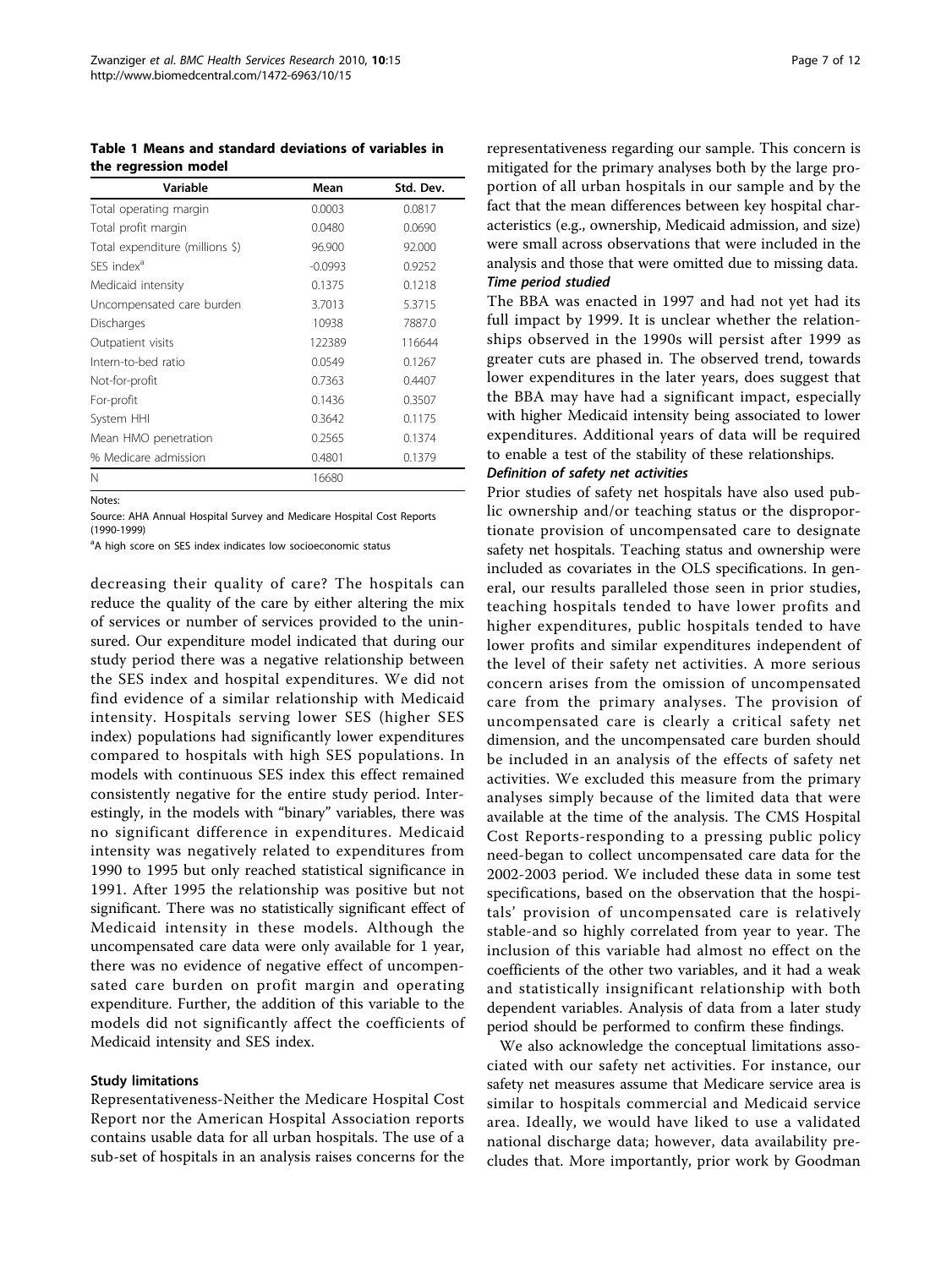## <span id="page-7-0"></span>Table 2 Effect of safety net activities on hospital total profit margin

|                                          | cty net activities on nospital total pront margin<br>Continuous safety net measures |                    | Binary safety net measures |  |
|------------------------------------------|-------------------------------------------------------------------------------------|--------------------|----------------------------|--|
|                                          | $(1)$ OLS                                                                           | (2) Fe             | (3) Fe-Binary              |  |
| Log Medicaid intensity * 1990            | $-0.037$ [0.023]                                                                    | $-0.021$ [0.027]   |                            |  |
| Log Medicaid intensity * 1991            | $-0.040$ [0.022]                                                                    | $-0.025$ [0.024]   | $-0.005$ [0.007]           |  |
| Log Medicaid intensity * 1992            | $-0.016$ [0.023]                                                                    | $-0.002$ [0.022]   | 0.011 [0.009]              |  |
| Log Medicaid intensity * 1993            | $-0.034$ [0.020]                                                                    | $-0.016$ [0.021]   | $0.015$ [0.010]            |  |
| Log Medicaid intensity * 1994            | $-0.012$ [0.019]                                                                    | 0.032 [0.020]      | $0.024$ [0.010]*           |  |
| Log Medicaid intensity * 1995            | $-0.017$ [0.021]                                                                    | 0.011 [0.019]      | $0.024$ [0.011]*           |  |
| Log Medicaid intensity * 1996            | $-0.013$ [0.023]                                                                    | 0.033 [0.021]      | 0.026 [0.010]*             |  |
| Log Medicaid intensity * 1997            | $0.004$ $[0.025]$                                                                   | 0.057 [0.023]*     | $0.033$ $[0.011]$ **       |  |
| Log Medicaid intensity * 1998            | 0.016 [0.030]                                                                       | $0.046$ [0.028]    | 0.048 [0.015]**            |  |
| Log Medicaid intensity * 1999            | 0.001 [0.028]                                                                       | 0.030 [0.028]      | $0.029$ [0.013]*           |  |
| SES index <sup>a</sup> *1990             | $-0.007$ [0.002]**                                                                  | $0.003$ $[0.007]$  |                            |  |
| SES index *1991                          | $-0.005$ [0.002]*                                                                   | 0.006 [0.006]      | 0.006 [0.007]              |  |
| SES index *1992                          | $-0.001$ [0.002]                                                                    | $0.009$ $[0.006]$  | $0.014$ $[0.011]$          |  |
| SES index *1993                          | 0.002 [0.002]                                                                       | 0.012 [0.006]      | 0.032 [0.011]**            |  |
| SES index *1994                          | $0.001$ $[0.002]$                                                                   | 0.011 [0.007]      | 0.026 [0.012]*             |  |
| SES index *1995                          | $-0.001$ [0.002]                                                                    | 0.009 [0.007]      | $0.018$ $[0.012]$          |  |
| SES index *1996                          | $-0.007$ [0.002]**                                                                  | $0.003$ $[0.006]$  | 0.009 [0.012]              |  |
| SES index *1997                          | $-0.008$ [0.003]**                                                                  | $0.001$ $[0.007]$  | 0.010 [0.013]              |  |
| SES index *1998                          | $-0.012$ [0.003]**                                                                  | $-0.001$ [0.007]   | $0.004$ $[0.015]$          |  |
| SES index *1999                          | $-0.010$ [0.003]**                                                                  | $0.001$ $[0.007]$  | $0.028$ $[0.017]$          |  |
| log(case mix index)                      | $-0.365$ [0.119]**                                                                  | 0.020 [0.156]      | $-0.010$ [0.156]           |  |
| log(discharges)                          | $0.182$ [0.037]**                                                                   | 0.334 [0.065]**    | 0.345 [0.065]**            |  |
| Log(visits)                              | $0.003$ $[0.026]$                                                                   | $0.013$ $[0.027]$  | 0.008 [0.028]              |  |
| Log(discharges) squared                  | $-0.008$ [0.003]**                                                                  | $-0.017$ [0.004]** | $-0.018$ [0.004]**         |  |
| Log(visits) squared                      | $0.001$ $[0.002]$                                                                   | $-0.001$ [0.001]   | $-0.001$ [0.001]           |  |
| Log(case mix)*log(discharged)            | $0.044$ $[0.013]$ **                                                                | $-0.001$ [0.017]   | $0.003$ $[0.017]$          |  |
| Log(visits)*log(discharges)              | $-0.002$ [0.003]                                                                    | $0.002$ $[0.003]$  | $0.001$ $[0.003]$          |  |
| Log(Medicare wage index)                 | 0.060 [0.092]                                                                       | 0.307 [0.167]      | $0.282$ [0.166]            |  |
| Log(Medicare wage index)squared          | $-0.125$ [0.034]**                                                                  | $-0.044$ [0.042]   | $-0.040$ [0.042]           |  |
| Log(visits)*log(Medicare wage index)     | $0.005$ $[0.010]$                                                                   | $-0.010$ [0.011]   | $-0.008$ [0.011]           |  |
| Log(discharges)*log(Medicare wage index) | $-0.016$ [0.012]                                                                    | $-0.014$ [0.019]   | $-0.013$ [0.018]           |  |
| Log(intern-to-bed ratio)                 | $-0.063$ [0.012]**                                                                  | $-0.103$ [0.042]*  | $-0.103$ [0.042]*          |  |
| Not-for-profit                           | $-0.007$ [0.003]*                                                                   |                    |                            |  |
| For-profit                               | 0.020 [0.005]**                                                                     |                    |                            |  |
| 1991 dummy                               | $0.004$ $[0.012]$                                                                   | $0.004$ $[0.010]$  | 0.003 [0.008]              |  |
| 1992 dummy                               | $-0.010$ [0.013]                                                                    | $-0.004$ [0.013]   | $-0.003$ [0.010]           |  |
| 1993 dummy                               | $-0.031$ [0.013]*                                                                   | $-0.027$ [0.013]*  | $-0.031$ [0.010]**         |  |
| 1994 dummy                               | $-0.021$ [0.015]                                                                    | $-0.025$ [0.014]   | $-0.016$ [0.011]           |  |
| 1995 dummy                               | $-0.013$ [0.015]                                                                    | $-0.010$ [0.015]   | $-0.009$ [0.011]           |  |
| 1996 dummy                               | $-0.018$ [0.016]                                                                    | $-0.020$ [0.016]   | $-0.011$ [0.012]           |  |
| 1997 dummy                               | $-0.020$ [0.017]                                                                    | $-0.020$ [0.016]   | $-0.006$ [0.012]           |  |
| 1998 dummy                               | $-0.035$ [0.018]                                                                    | $-0.020$ [0.018]   | $-0.013$ [0.014]           |  |
| 1999 dummy                               | $-0.044$ [0.019]*                                                                   | $-0.027$ [0.019]   | $-0.022$ [0.015]           |  |
| Log percent Medicare*1990                | $-0.063$ [0.023]**                                                                  | 0.002 [0.032]      | $-0.007$ [0.030]           |  |
| Log percent Medicare*1991                | $-0.065$ [0.019]**                                                                  | $-0.002$ [0.030]   | $-0.013$ [0.028]           |  |
| Log percent Medicare*1992                | $-0.035$ [0.023]                                                                    | 0.018 [0.029]      | $0.008$ $[0.028]$          |  |
| Log percent Medicare*1993                | $-0.013$ [0.020]                                                                    | 0.047 [0.028]      | $0.049$ $[0.027]$          |  |
| Log percent Medicare*1994                | $-0.029$ [0.019]                                                                    | 0.038 [0.026]      | $0.019$ $[0.025]$          |  |
| Log percent Medicare*1995                | $-0.003$ $[0.021]$                                                                  | $0.057$ [0.026]*   | 0.050 [0.025]*             |  |
| Log percent Medicare*1996                | 0.010 [0.023]                                                                       | 0.075 [0.027]**    | 0.061 [0.025]*             |  |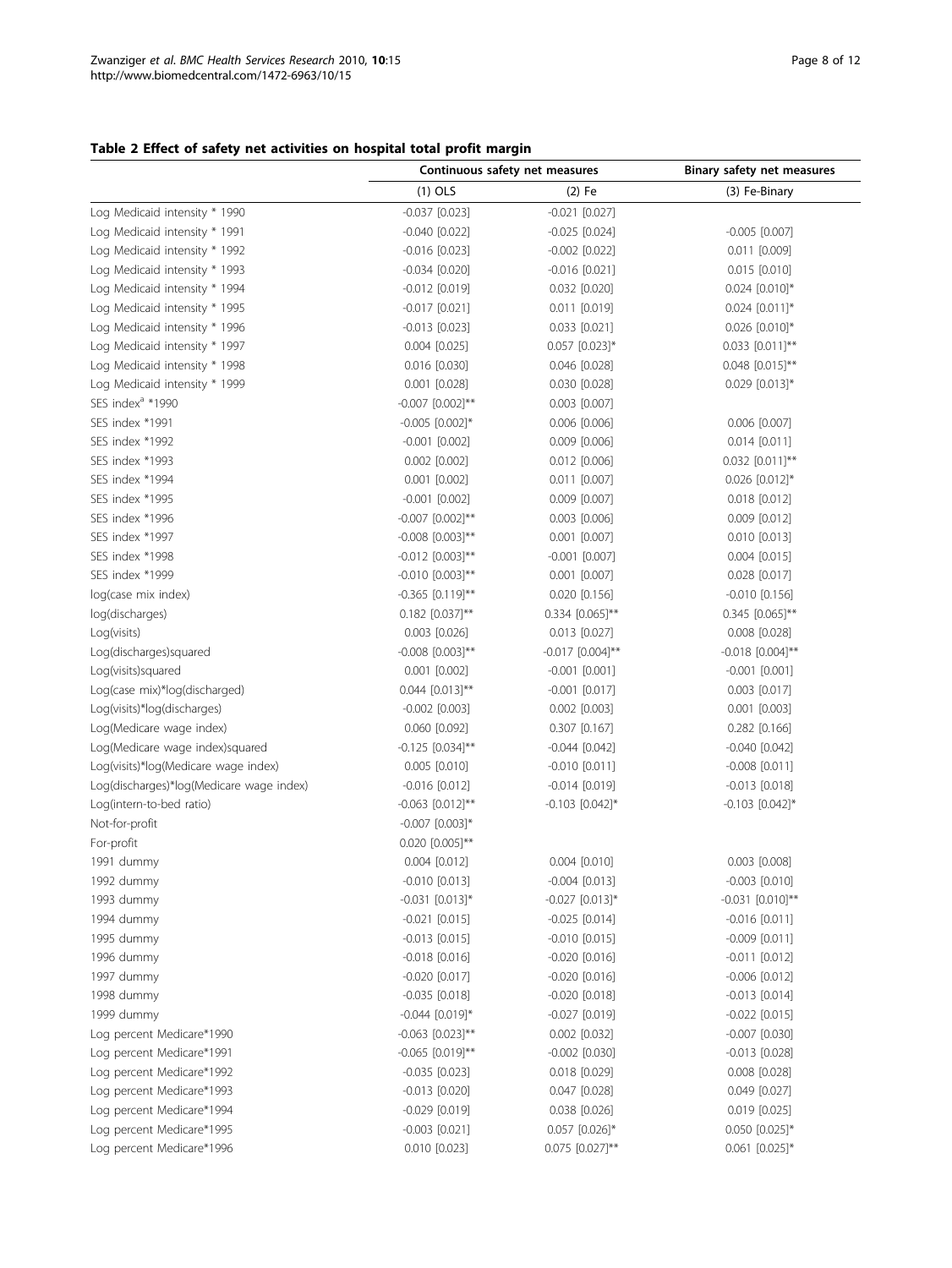| Table 2: Effect of safety net activities on hospital total profit margin (Commuta) |                       |                      |                   |
|------------------------------------------------------------------------------------|-----------------------|----------------------|-------------------|
| Log percent Medicare*1997                                                          | $0.011$ $[0.023]$     | $0.075$ $[0.027]$ ** | $0.056$ [0.025]*  |
| Log percent Medicare*1998                                                          | $-0.020$ [0.026]      | 0.018 [0.030]        | $0.017$ $[0.028]$ |
| Log percent Medicare*1999                                                          | $-0.020$ [0.026]      | $0.014$ $[0.030]$    | 0.013 [0.029]     |
| Log(System HHI)*1990                                                               | $0.025$ $[0.004]$ **  | $0.003$ $[0.011]$    | $0.001$ $[0.010]$ |
| Log(System HHI)*1991                                                               | $0.025$ $[0.004]$ **  | $-0.000$ $[0.011]$   | $-0.004$ [0.011]  |
| Log(System HHI)*1992                                                               | $0.026$ $[0.005]$ **  | $0.002$ $[0.011]$    | $-0.003$ [0.011]  |
| Log(System HHI)*1993                                                               | $0.014$ $[0.004]$ **  | $-0.008$ [0.011]     | $-0.010$ [0.011]  |
| Log(System HHI)*1994                                                               | $0.010$ $[0.004]$ *   | $-0.013$ [0.011]     | $-0.016$ [0.011]  |
| Log(System HHI)*1995                                                               | $0.020$ $[0.005]$ **  | $-0.002$ [0.011]     | $-0.005$ [0.011]  |
| Log(System HHI)*1996                                                               | $0.019$ $[0.005]$ **  | $-0.002$ [0.011]     | $-0.002$ [0.011]  |
| Log(System HHI)*1997                                                               | $0.025$ $[0.006]$ **  | $0.003$ $[0.012]$    | $0.004$ $[0.012]$ |
| Log(System HHI)*1998                                                               | $0.018$ $[0.008]$ *   | $-0.001$ [0.013]     | $0.004$ $[0.013]$ |
| Log(System HHI)*1999                                                               | $0.022$ $[0.007]$ **  | $0.006$ $[0.012]$    | $0.012$ $[0.013]$ |
| Mean HMO penetration*1990                                                          | $-0.039$ $[0.011]$ ** |                      |                   |
| Mean HMO penetration*1991                                                          | $-0.040$ $[0.010]$ ** | $-0.006$ [0.009]     | $-0.012$ [0.008]  |
| Mean HMO penetration*1992                                                          | $-0.038$ [0.011]**    | $-0.005$ [0.012]     | $-0.018$ [0.012]  |
| Mean HMO penetration*1993                                                          | $-0.023$ $[0.011]$ *  | $0.013$ $[0.013]$    | $-0.003$ [0.012]  |
| Mean HMO penetration*1994                                                          | $-0.038$ [0.011]**    | $0.000$ $[0.013]$    | $-0.014$ [0.012]  |
| Mean HMO penetration*1995                                                          | $-0.044$ $[0.011]$ ** | $-0.009$ [0.014]     | $-0.019$ [0.013]  |
| Mean HMO penetration*1996                                                          | $-0.040$ $[0.012]$ ** | $0.001$ $[0.015]$    | $0.001$ $[0.014]$ |
| Mean HMO penetration*1997                                                          | $-0.040$ $[0.013]$ ** | $-0.001$ [0.015]     | $0.001$ $[0.014]$ |
| Mean HMO penetration*1998                                                          | $-0.040$ $[0.016]$ *  | 0.006 [0.017]        | $0.012$ $[0.016]$ |
| Mean HMO penetration*1999                                                          | $-0.030$ [0.017]      | 0.025 [0.019]        | $0.032$ $[0.018]$ |
| Observations                                                                       | 16680                 | 16680                | 16680             |

Table 2: Effect of safety net activities on hospital total profit margin (Continued)

Notes:

Source: AHA Annual Hospital Survey and Medicare Hospital Cost Reports (1990-1999)

<sup>a</sup>A high score on SES index indicates low socioeconomic status Robust standard errors in brackets

\*Significant at  $p < 0.05$ ; \*\* significant at  $p < 0.01\%$ 

et al. [[38](#page-11-0)] indicates that the services area for Medicaid, Medicare, and commercial population were similar.

## Association rather than causality

This study attempts to assess whether increases in safety net activities lower total profitability and/or operating expenditure. Causality is notoriously difficult to prove in the social sciences, and this study is no exception. Given that regression analyses measure the degree of association between the dependent and independent variables, one can only infer the plausibility of a causal relationship. In addition to these general concerns, there is a specific concern because one might expect Medicaid intensity to be endogenous. With regard to overall causality, we used OLS and FE specifications since the two test for different dimensions of the relationship between dependent and independent variables-the former, the overall association; the latter relates changes over time in the dependent and independent variables for each hospital. In most cases, the two specifications are consistent, strengthening the plausibility of the relationship. The OLS results indicate that a higher SES index reduces profitability, whereas the fixed effects specification shows no statistically significant relationship. These findings are broadly consistent with the aggregate datahospitals in lower SES areas were less profitable at any given point in time, but their trends over time were no different than the other hospitals. In addition, the nonsignificant relationship in the fixed effects models may reflect the fact that the SES index only has small variation over time since it is anchored on three points (1990, 1995, and 2000). To the extent possible, we tested for endogeneity and found that the results of our analysis are consistent with the exogeneity of Medicaid admissions for the profit margin model, even if these results are not definitive. These results suggest that the observed relationships are robust.

#### Implications

The results of our study suggest that the political and market turbulence during the 1990s did not disproportionately impact hospitals serving vulnerable populations and/or having high Medicaid intensities. For the most part, these increased safety net activities, whether measured continuously or for the highest  $5<sup>th</sup>$  percentile, did not negatively affect financial performance to a significant extent during the study period. Even when these relationships did reach statistical significance, their effects were small. It is striking that the two safety net dimensions that are recognized in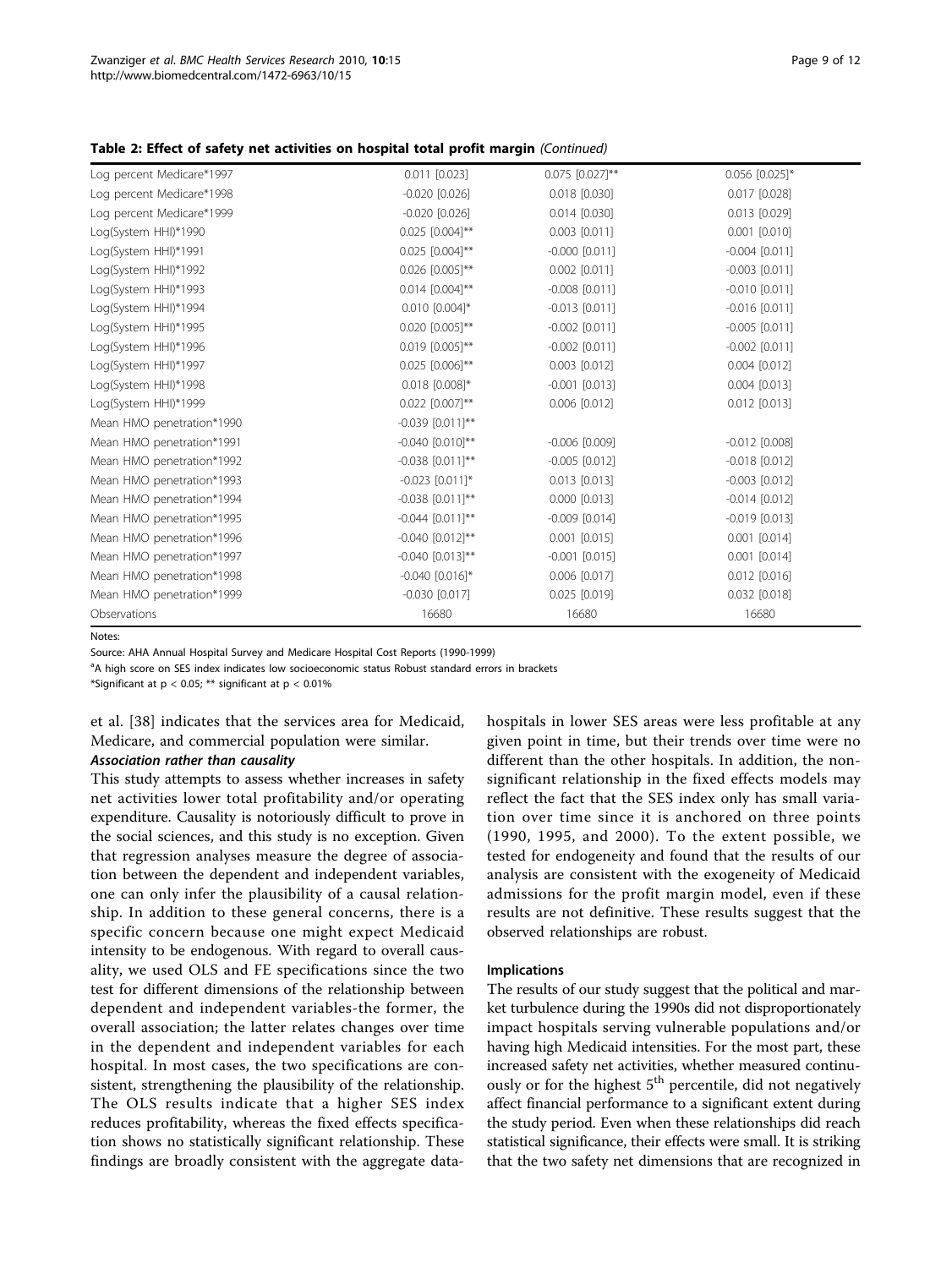## <span id="page-9-0"></span>Table 3 Effect of safety net activities on operating expenditure

| pic 5 Encer of Suicity net activities on operating | Continuous safety net measures |                       | Binary safety net measures |  |
|----------------------------------------------------|--------------------------------|-----------------------|----------------------------|--|
|                                                    | $(1)$ OLS                      | $(2)$ Fe              | (3) Fe-Binary              |  |
| Log Medicaid intensity * 1990                      | $-0.239$ [0.074]**             | $-0.090$ [0.053]      |                            |  |
| Log Medicaid intensity * 1991                      | $-0.245$ [0.073]**             | $-0.115$ [0.046]*     | $-0.007$ [0.011]           |  |
| Log Medicaid intensity * 1992                      | $-0.225$ [0.077]**             | $-0.077$ [0.042]      | $-0.008$ [0.013]           |  |
| Log Medicaid intensity * 1993                      | $-0.162$ [0.076]*              | $-0.031$ [0.038]      | $0.003$ $[0.014]$          |  |
| Log Medicaid intensity * 1994                      | $-0.170$ [0.077]*              | $-0.028$ [0.037]      | $-0.003$ [0.017]           |  |
| Log Medicaid intensity * 1995                      | $-0.043$ [0.076]               | $-0.013$ [0.038]      | $0.001$ $[0.019]$          |  |
| Log Medicaid intensity * 1996                      | 0.139 [0.080]                  | 0.035 [0.041]         | $0.011$ $[0.021]$          |  |
| Log Medicaid intensity * 1997                      | $0.161$ [0.078]*               | $0.026$ $[0.043]$     | 0.010 [0.024]              |  |
| Log Medicaid intensity * 1998                      | 0.230 [0.075]**                | $0.062$ $[0.047]$     | $0.011$ $[0.025]$          |  |
| Log Medicaid intensity * 1999                      | 0.231 [0.070]**                | 0.013 [0.048]         | $0.006$ $[0.026]$          |  |
| SES index *1990                                    | $-0.008$ [0.007]               | $-0.086$ [0.014]**    |                            |  |
| SES index *1991                                    | $-0.011$ [0.007]               | $-0.087$ [0.013]**    | $-0.005$ [0.012]           |  |
| SES index *1992                                    | $-0.005$ [0.007]               | $-0.084$ [0.013]**    | $0.015$ [0.015]            |  |
| SES index *1993                                    | $-0.012$ [0.007]               | $-0.086$ [0.013]**    | $0.008$ $[0.016]$          |  |
| SES index *1994                                    | $-0.012$ [0.007]               | $-0.086$ $[0.013]$ ** | $0.026$ $[0.020]$          |  |
| SES index *1995                                    | $-0.017$ [0.007]*              | $-0.086$ [0.013]**    | $0.036$ $[0.023]$          |  |
| SES index *1996                                    | $-0.024$ [0.007]**             | $-0.090$ [0.013]**    | 0.033 [0.024]              |  |
| SES index *1997                                    | $-0.028$ [0.007]**             | $-0.094$ $[0.014]$ ** | 0.026 [0.026]              |  |
| SES index *1998                                    | $-0.028$ [0.007]**             | $-0.099$ $[0.014]$ ** | 0.029 [0.026]              |  |
| SES index *1999                                    | $-0.033$ [0.007]**             | $-0.102$ [0.014]**    | 0.019 [0.027]              |  |
| log(case mix index)                                | 2.953 [0.471]**                | $0.054$ [0.329]       | $0.156$ [0.331]            |  |
| log(discharges)                                    | $0.163$ [0.137]                | 0.436 [0.128]**       | 0.453 [0.132]**            |  |
| Log(visits)                                        | $0.271$ [0.106]*               | 0.003 [0.053]         | $0.002$ $[0.054]$          |  |
| Log(discharges) squared                            | 0.068 [0.010]**                | 0.028 [0.008]**       | $0.031$ $[0.008]$ **       |  |
| Log(visits) squared                                | 0.012 [0.007]                  | 0.020 [0.003]**       | $0.022$ [0.003]**          |  |
| Log(case mix)*log(discharged)                      | $-0.216$ [0.051]**             | 0.024 [0.037]         | $0.014$ [0.037]            |  |
| Log(visits)*log(discharges)                        | $-0.047$ [0.014]**             | $-0.044$ [0.007]**    | $-0.050$ [0.008]**         |  |
| Log(Medicare wage index)                           | 0.371 [0.393]                  | 0.216 [0.374]         | 0.267 [0.382]              |  |
| Log(Medicare wage index)squared                    | $0.106$ [0.135]                | $-0.117$ [0.091]      | $-0.109$ [0.091]           |  |
| Log(visits)*log(Medicare wage index)               | 0.132 [0.042]**                | $-0.031$ [0.025]      | $-0.045$ [0.026]           |  |
| Log(discharges)*log(Medicare wage index)           | $-0.169$ [0.049]**             | 0.015 [0.042]         | $0.027$ $[0.042]$          |  |
| Log(intern-to-bed ratio)                           | 0.915 [0.049]**                | 0.174 [0.086]*        | 0.151 [0.086]              |  |
| Not-for-profit                                     | $-0.005$ [0.011]               |                       |                            |  |
| For-profit                                         | $-0.022$ [0.014]               |                       |                            |  |
| 1991 dummy                                         | $0.123$ [0.022]**              | $0.137$ [0.014]**     | $0.128$ [0.011]**          |  |
| 1992 dummy                                         | $0.227$ [0.028]**              | 0.249 [0.017]**       | $0.258$ [0.014]**          |  |
| 1993 dummy                                         | 0.302 [0.033]**                | 0.328 [0.020]**       | $0.354$ [0.017]**          |  |
| 1994 dummy                                         | $0.395$ $[0.035]$ **           | 0.396 [0.024]**       | 0.429 [0.020]**            |  |
| 1995 dummy                                         | $0.354$ [0.038]**              | 0.434 [0.027]**       | 0.475 [0.022]**            |  |
| 1996 dummy                                         | $0.343$ $[0.041]$ **           | 0.480 [0.029]**       | 0.537 [0.024]**            |  |
| 1997 dummy                                         | $0.357$ [0.043]**              | $0.544$ [0.030]**     | $0.601$ [0.026]**          |  |
| 1998 dummy                                         | 0.390 [0.045]**                | 0.596 [0.033]**       | 0.669 [0.028]**            |  |
| 1999 dummy                                         | 0.445 [0.045]**                | $0.696$ $[0.033]$ **  | 0.757 [0.029]**            |  |
| Log percent Medicare*1990                          | 0.104 [0.059]                  | $0.367$ [0.066]**     | 0.398 [0.066]**            |  |
| Log percent Medicare*1991                          | $0.059$ $[0.061]$              | 0.306 [0.063]**       | $0.357$ [0.063]**          |  |
| Log percent Medicare*1992                          | $0.054$ $[0.062]$              | 0.280 [0.058]**       | 0.310 [0.059]**            |  |
| Log percent Medicare*1993                          | $0.034$ $[0.066]$              | $0.261$ [0.055]**     | $0.274$ [0.056]**          |  |
| Log percent Medicare*1994                          | $-0.011$ [0.063]               | 0.248 [0.054]**       | $0.260$ [0.055]**          |  |
| Log percent Medicare*1995                          | $0.117$ $[0.063]$              | 0.258 [0.053]**       | $0.269$ [0.055]**          |  |
| Log percent Medicare*1996                          | 0.217 [0.068]**                | 0.290 [0.054]**       | 0.287 [0.055]**            |  |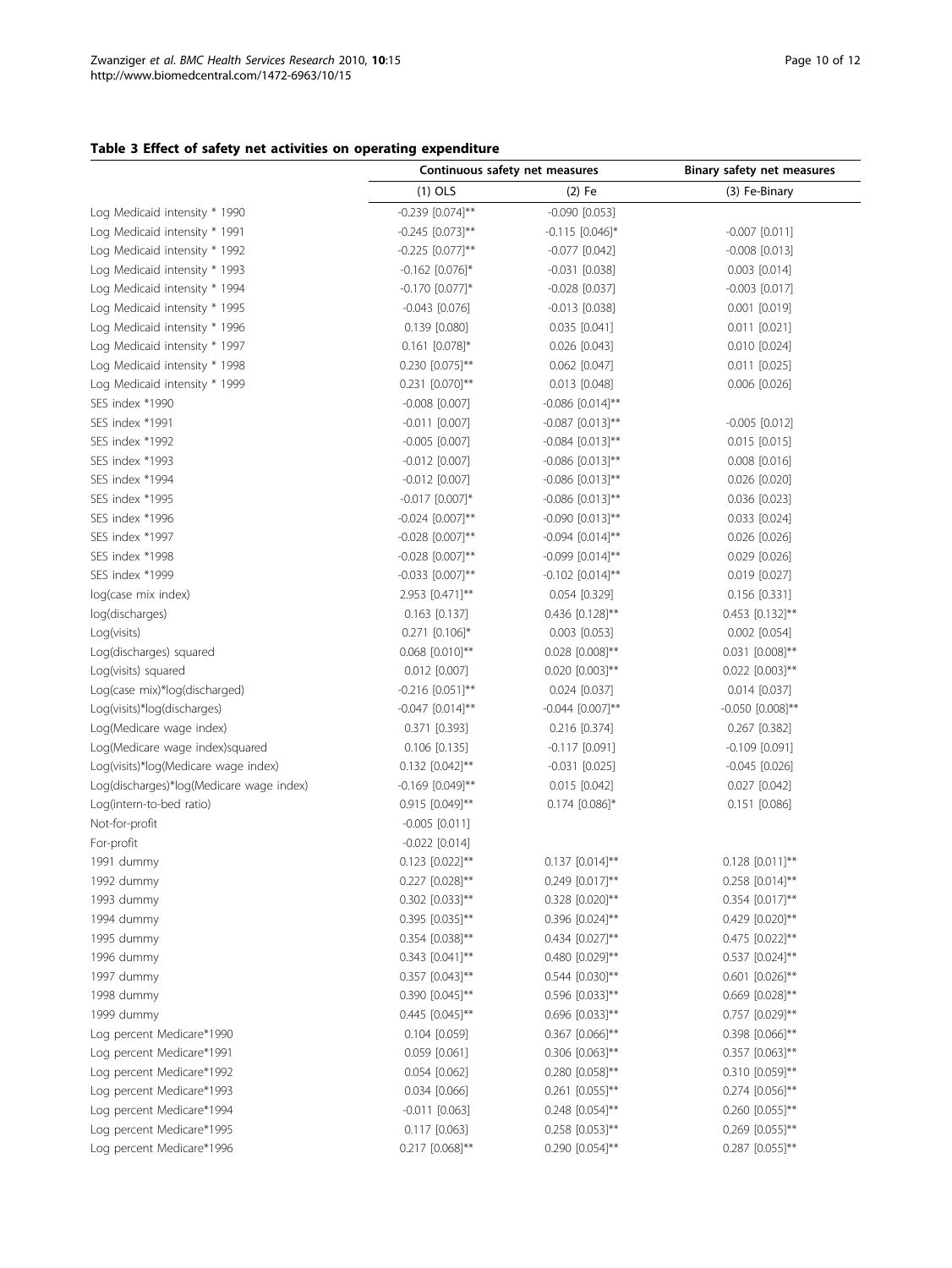| Table 3: Effect of safety net activities on operating expenditure (Continued) |  |  |
|-------------------------------------------------------------------------------|--|--|
|-------------------------------------------------------------------------------|--|--|

| Log percent Medicare*1997 | $0.275$ [0.069]**     |                       |                       |
|---------------------------|-----------------------|-----------------------|-----------------------|
|                           |                       | $0.285$ $[0.055]$ **  | 0.290 [0.056]**       |
| Log percent Medicare*1998 | $0.253$ $[0.070]$ **  | 0.270 [0.058]**       | $0.266$ [0.060]**     |
| Log percent Medicare*1999 | $0.186$ [0.071]**     | $0.154$ $[0.060]$ **  | $0.175$ $[0.062]$ **  |
| Log(System HHI)*1990      | $-0.135$ $[0.013]$ ** | $-0.135$ $[0.020]$ ** | $-0.172$ [0.020]**    |
| Log(System HHI)*1991      | $-0.125$ [0.013]**    | $-0.128$ [0.020]**    | $-0.161$ [0.020]**    |
| Log(System HHI)*1992      | $-0.100$ [0.014]**    | $-0.109$ $[0.020]$ ** | $-0.138$ [0.020]**    |
| Log(System HHI)*1993      | $-0.078$ [0.014]**    | $-0.094$ $[0.020]$ ** | $-0.120$ [0.020]**    |
| Log(System HHI)*1994      | $-0.048$ [0.015]**    | $-0.074$ [0.020]**    | $-0.094$ $[0.020]$ ** |
| Log(System HHI)*1995      | $-0.045$ [0.014]**    | $-0.065$ [0.019]**    | $-0.082$ [0.020]**    |
| Log(System HHI)*1996      | $-0.041$ [0.015]**    | $-0.058$ [0.021]**    | $-0.071$ [0.021]**    |
| Log(System HHI)*1997      | $-0.030$ $[0.016]$    | $-0.044$ $[0.021]$ *  | $-0.053$ [0.022]*     |
| Log(System HHI)*1998      | $-0.000$ [0.016]      | $-0.024$ [0.022]      | $-0.027$ $[0.022]$    |
| Log(System HHI)*1999      | 0.000 [0.017]         | $-0.023$ [0.022]      | $-0.022$ $[0.022]$    |
| Mean HMO penetration*1990 | $0.047$ $[0.037]$     |                       |                       |
| Mean HMO penetration*1991 | $-0.013$ [0.037]      | $-0.037$ [0.013]**    | $-0.035$ [0.012]**    |
| Mean HMO penetration*1992 | $-0.084$ [0.036]*     | $-0.096$ $[0.018]$ ** | $-0.103$ $[0.016]$ ** |
| Mean HMO penetration*1993 | $-0.113$ [0.036]**    | $-0.125$ [0.020]**    | $-0.136$ [0.019]**    |
| Mean HMO penetration*1994 | $-0.146$ [0.037]**    | $-0.143$ [0.025]**    | $-0.158$ [0.023]**    |
| Mean HMO penetration*1995 | $-0.166$ [0.037]**    | $-0.154$ [0.028]**    | $-0.174$ [0.026]**    |
| Mean HMO penetration*1996 | $-0.170$ [0.036]**    | $-0.174$ [0.031]**    | $-0.195$ [0.030]**    |
| Mean HMO penetration*1997 | $-0.150$ [0.036]**    | $-0.178$ [0.033]**    | $-0.199$ [0.031]**    |
| Mean HMO penetration*1998 | $-0.090$ [0.038]*     | $-0.157$ [0.035]**    | $-0.181$ $[0.034]$ ** |
| Mean HMO penetration*1999 | $-0.086$ [0.039]*     | $-0.199$ [0.037]**    | $-0.220$ [0.036]**    |
| Observations              | 16680                 | 16680                 | 16680                 |

Notes:

Source: AHA Annual Hospital Survey and Medicare Hospital Cost Reports (1990-1999)

<sup>a</sup>A high score on SES index indicates low socioeconomic status Robust standard errors in brackets

\*Significant at  $p < 0.05$ ; \*\* significant at  $p < 0.01\%$ 

public policy, the disproportionate provision of services to Medicaid beneficiaries and uncompensated care (to the extent possible given the data limitations), do not appear to be associated with any reduction in operating expenditure. It is the third safety net dimension, serving a low-SES population, which is associated with a reduction in profitability and operating expenditure possibly because it is not used explicitly to allocate subsidies, although even here the impacts are relatively small. These results suggest that hospitals providing these activities are unlikely to face widespread closures. So does this mean that hospitals serving poor don't need public support? On the contrary, because our dependent variable includes government subsidies and because figure [1](#page-5-0) indicates that operating margins were negative, the results signify the importance of government support in maintaining financial viability. The methods used by safety net hospitals to maintain financial viability are beyond the scope of this study but Felland et al. (2003) provide some possible explanation. The results of their study indicated that safety net hospitals have been able to expand and improve services to the uninsured by streamlining their operations, engaging in integration, and actively pursuing paying patients.

There are some more disquieting suggestions. On average, hospitals with vulnerable population profit margins might have followed overall trends, but this could have occurred at the expense of lower quality for hospitals with low-SES populations. Furthermore, some of the time trends for the late 1990s suggest increasing financial pressure on hospitals serving vulnerable populations. Although the impacts may not have been disproportionate, since such hospitals often started from lower profitability, these trends could indicate more financial pressure than for hospitals beginning with greater financial cushions. These results taken together suggests that hospitals serving vulnerable populations were successful in responding to financial pressure, but the effects of these responses on patient's outcomes needs to be evaluated.

## Conclusions

In summary, the complex system of direct and indirect subsidies provided to hospitals during the 1990s appears to have been relatively successful in compensating them for the costs of their safety net activities. However, these analyses need to be extended into the period where the full impact of the BBA was felt in order to provide a